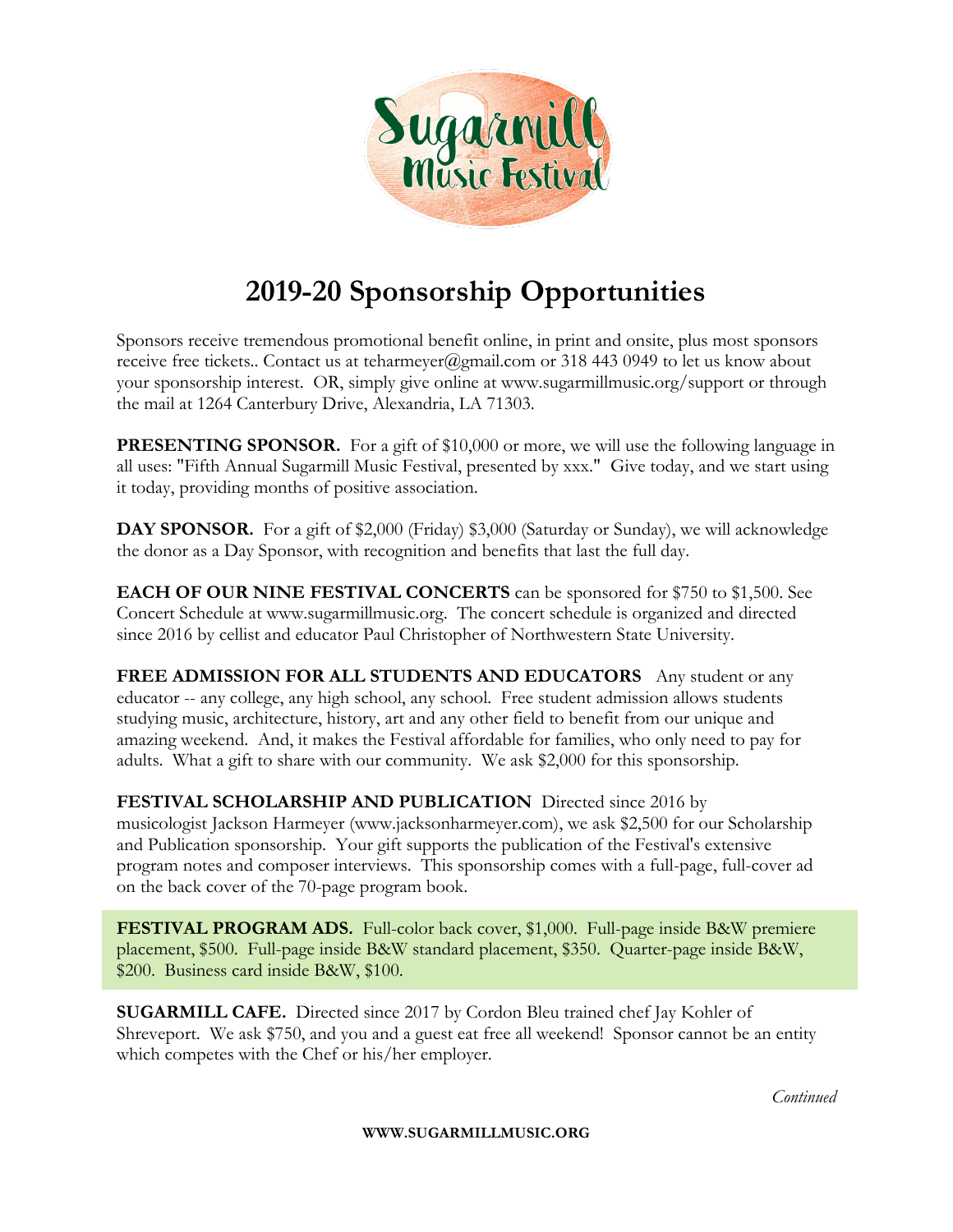## **2019-20 Sugarmill Music Festival**

Sponsorship Opportunities Page Two

**ARCHITECTURAL TOUR.** Led by architectural historian Sarah Norman Mason, we ask \$500. Sponsor must be approved by the Mrs. Mason.

**PLEIN AIR PAINTERS.** These are the artists you will see working live on site. We ask \$500. The sponsor will be identified in our uses and will be verbally thanked at the time of the art auction. Sponsor's gift will support the Festival's purchase of artworks by the participating artists.

**FESTIVAL FUNDRAISER SPONSOR:** Tuesday, October 22, Mariachi Night, \$375, comes with four admission tickets.



**NACHTMUSIK SEASON SPONSOR:** Minimum of \$2,500. Additional benefits negotiable for higher amounts.

**NACHTMUSIK CONCERTS.** Our monthly Nachtmusik concerts can be sponsored for only \$325 to 375 each and provides the sponsor with 10 tickets to introduce friends to the Nachtmusik experience. See monthly concert schedule at www.sugarmillmusic.org/nachtmusik.

**NACHTMUSIK CONCERT PROGRAM ADS:** Back-page all-season, \$500. Inside quarterpage all-season, \$250. Inside business card all-season, \$100.

To reserve a sponsorship or for further information, please contact: Tom Harmeyer, Festival Director, teharmeyer@gmail.com or 318 443 0949.



**WWW.SUGARMILLMUSIC.ORG**